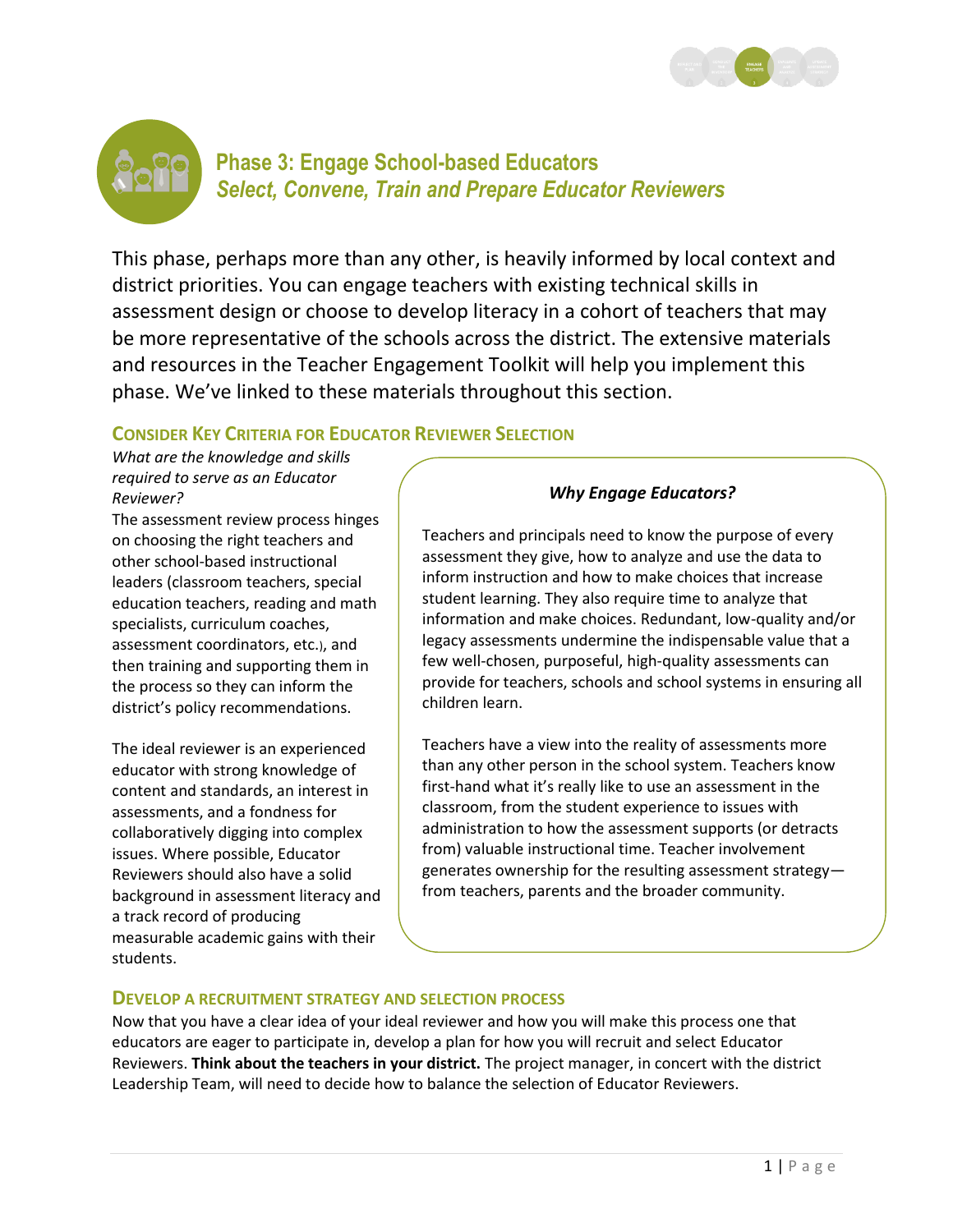

This set of decisions needs to be made thoughtfully, and will require consideration of local context

#### **WHAT STRATEGIES DO DISTRICTS USE TO ATTRACT TOP EDUCATORS TO THE EDUCATOR REVIEW TEAM?** Teachers on the review team not only will get to inform district policy, they will increase their own understanding of high-quality assessment practices. Consider key recruitment strategies below: • Connect to career pathways or formal teacher leader programs within your district • Develop key points that will inspire and motivate educators to participate Hype up the professional development aspect of this process. If your district requires a certain number of independent PD hours per year, provide credit for this time - Craft a recruitment strategy where the top candidates are proactively recruited to apply/sign-up • Secure principal support for release time; ensure that release time is a time that an effective teacher would feel comfortable being out of the building Allocate stipends, especially if little to no release time is provided • Outline the commitments expected of team members, as well as the additional resources/support they will receive

• Develop a communication plan to inform teachers, principals and instructional team members across the district of this project and the opportunity

above all else. In many districts, there might not be a large number of teachers who are already trained in assessment design. In some cases, it might make more sense to set up a less technically rigorous, more inclusive process, while still making it feel like a good opportunity and/or providing a stipend.

Determining which teachers are best qualified will likely require a simple application process that includes at least one assessment-related performance task, such as ranking the rigor of five questions on the same standard. The Teacher Engagement Toolkit has tools

and resources to help you identify the best teachers for your review process.

### **PREPARE AND TRAIN THE EDUCATOR REVIEWERS TO EVALUATE ASSESSMENTS**

Your district should plan to create a customized professional development plan to build the reviewers' assessment literacy in general and on this process specifically.

Assessment item analysis can be technical, and many educators (even when chosen through a rigorous application process) will need some additional training (see Teacher Engagement Toolkit) to be successful in this work. Most reviewers will need to develop a strong foundation in assessment literacy by the time the review process begins.

*Educator Reviewers often enter the process with different levels of assessment literacy. Our toolkit can help bring team members up to speed.*

*We provide in depth resources on a range of assessment topics. Consider where your team members may have gaps based on past efforts in this area. If you are unsure where to start, we recommend using the [Reform Support Network's](http://csai-online.org/spotlight/assessment-design-toolkit)  [Assessment Design Toolkit,](http://csai-online.org/spotlight/assessment-design-toolkit) beginning with the following modules: Purposes, Rigor and Alignment. Illinois has also developed some great assessment literacy resources as part of their audit process[: Illinois SBOE assessment literacy.](http://206.166.104.113/Moodle/login/index.php)*

#### **//Implementation Tip:** *Local context should heavily inform your approach to selecting Educator Reviewers. Some questions you might ask prior to the selection process:*

- Will you give priority to teachers who have less assessment experienced, but have strong instructional expertise, or whom you are grooming for leadership? Or teachers who have all of the skills needed?
- Will you choose only the teachers who complete perfect performance tasks?
- Will you choose teachers who need training in assessment purposes over those who might need training in alignment of items?
- Will you choose teachers who demonstrate understanding of assessment design, but have not had strong results with students themselves?
- Do you have existing structures (Curriculum Fellows, master teachers) that would easily transfer to team members?